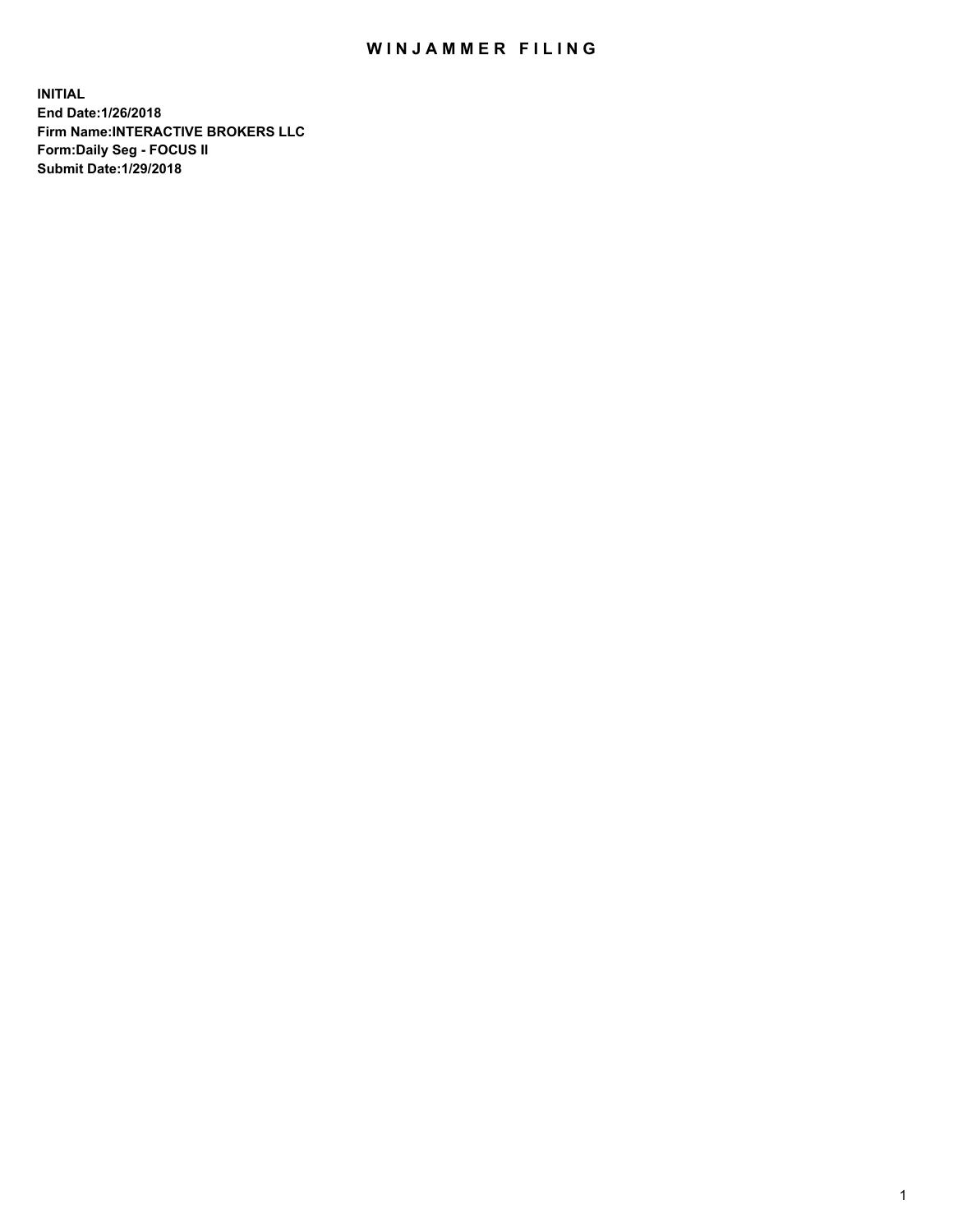## **INITIAL End Date:1/26/2018 Firm Name:INTERACTIVE BROKERS LLC Form:Daily Seg - FOCUS II Submit Date:1/29/2018 Daily Segregation - Cover Page**

| Name of Company<br><b>Contact Name</b><br><b>Contact Phone Number</b><br><b>Contact Email Address</b>                                                                                                                                                                                                                          | <b>INTERACTIVE BROKERS LLC</b><br>James Menicucci<br>203-618-8085<br>jmenicucci@interactivebrokers.c<br>om |
|--------------------------------------------------------------------------------------------------------------------------------------------------------------------------------------------------------------------------------------------------------------------------------------------------------------------------------|------------------------------------------------------------------------------------------------------------|
| FCM's Customer Segregated Funds Residual Interest Target (choose one):<br>a. Minimum dollar amount: ; or<br>b. Minimum percentage of customer segregated funds required:%; or<br>c. Dollar amount range between: and; or<br>d. Percentage range of customer segregated funds required between:% and%.                          | $\overline{\mathbf{0}}$<br>0<br>155,000,000 245,000,000<br>0 <sub>0</sub>                                  |
| FCM's Customer Secured Amount Funds Residual Interest Target (choose one):<br>a. Minimum dollar amount: ; or<br>b. Minimum percentage of customer secured funds required:%; or<br>c. Dollar amount range between: and; or<br>d. Percentage range of customer secured funds required between:% and%.                            | $\overline{\mathbf{0}}$<br>$\overline{\mathbf{0}}$<br>80,000,000 120,000,000<br>00                         |
| FCM's Cleared Swaps Customer Collateral Residual Interest Target (choose one):<br>a. Minimum dollar amount: ; or<br>b. Minimum percentage of cleared swaps customer collateral required:% ; or<br>c. Dollar amount range between: and; or<br>d. Percentage range of cleared swaps customer collateral required between:% and%. | $\overline{\mathbf{0}}$<br>$\overline{\mathbf{0}}$<br>0 <sub>0</sub><br><u>00</u>                          |

Attach supporting documents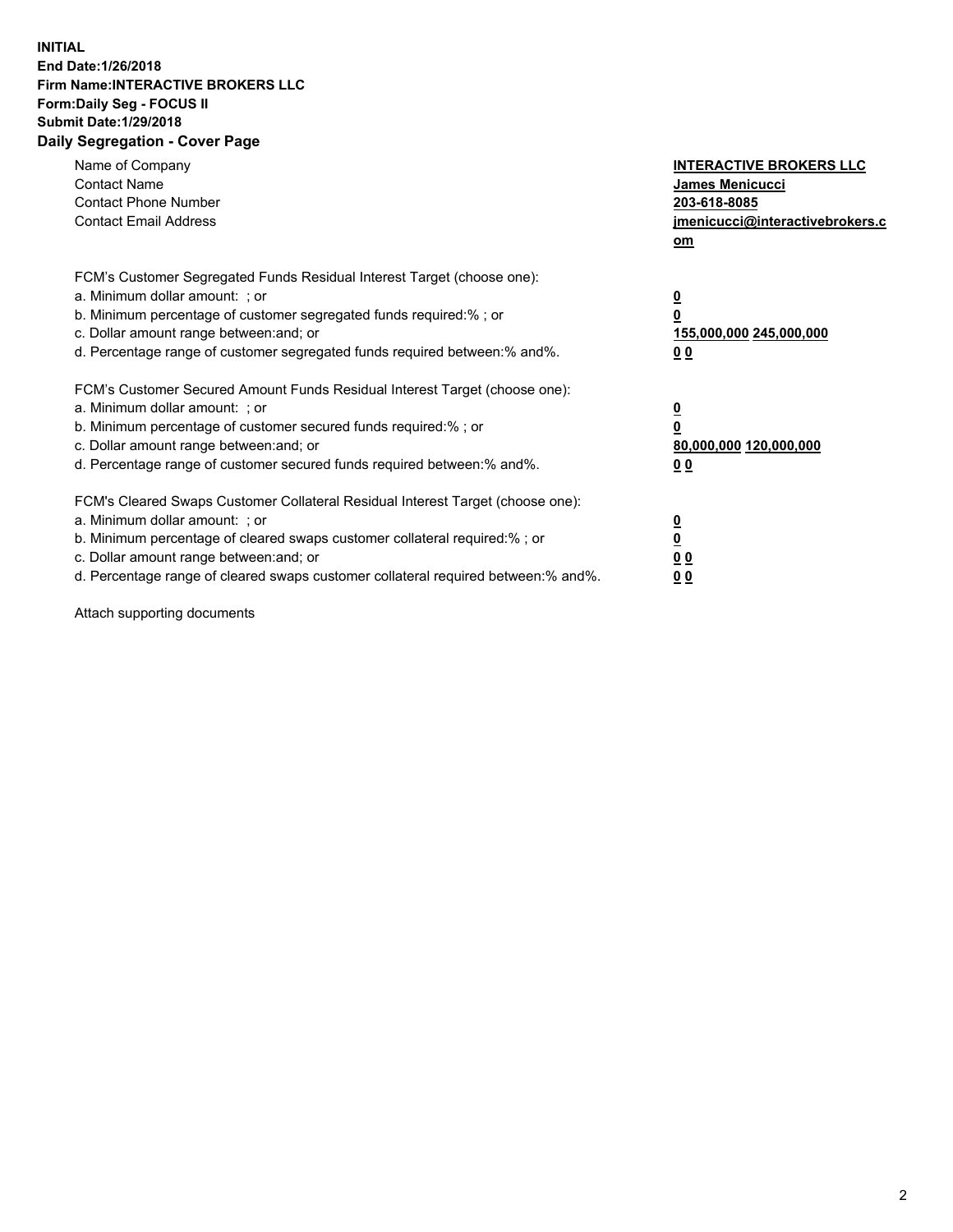## **INITIAL End Date:1/26/2018 Firm Name:INTERACTIVE BROKERS LLC Form:Daily Seg - FOCUS II Submit Date:1/29/2018 Daily Segregation - Secured Amounts**

| Daily Ocglegation - Occarea Anioants                                                        |                                                |
|---------------------------------------------------------------------------------------------|------------------------------------------------|
| Foreign Futures and Foreign Options Secured Amounts                                         |                                                |
| Amount required to be set aside pursuant to law, rule or regulation of a foreign            | $0$ [7305]                                     |
| government or a rule of a self-regulatory organization authorized thereunder                |                                                |
| Net ledger balance - Foreign Futures and Foreign Option Trading - All Customers             |                                                |
| A. Cash                                                                                     | 524,578,172 [7315]                             |
| B. Securities (at market)                                                                   | $0$ [7317]                                     |
| Net unrealized profit (loss) in open futures contracts traded on a foreign board of trade   | 43,429,949 [7325]                              |
| Exchange traded options                                                                     |                                                |
| a. Market value of open option contracts purchased on a foreign board of trade              | $9,045$ [7335]                                 |
| b. Market value of open contracts granted (sold) on a foreign board of trade                | -49,427 [7337]                                 |
| Net equity (deficit) (add lines 1.2. and 3.)                                                | 567,967,739 [7345]                             |
| Account liquidating to a deficit and account with a debit balances - gross amount           | <b>93,859</b> [7351]                           |
| Less: amount offset by customer owned securities                                            | 0 [7352] <b>93,859</b> [7354]                  |
| Amount required to be set aside as the secured amount - Net Liquidating Equity              | 568,061,598 [7355]                             |
| Method (add lines 4 and 5)                                                                  |                                                |
| Greater of amount required to be set aside pursuant to foreign jurisdiction (above) or line | 568,061,598 [7360]                             |
| 6.                                                                                          |                                                |
| FUNDS DEPOSITED IN SEPARATE REGULATION 30.7 ACCOUNTS                                        |                                                |
| Cash in banks                                                                               |                                                |
| A. Banks located in the United States                                                       | 75,399,860 [7500]                              |
| B. Other banks qualified under Regulation 30.7                                              | 0 [7520] 75,399,860 [7530]                     |
| Securities                                                                                  |                                                |
| A. In safekeeping with banks located in the United States                                   | 422,935,725 [7540]                             |
| B. In safekeeping with other banks qualified under Regulation 30.7                          | 0 [7560] 422,935,725 [7570]                    |
| Equities with registered futures commission merchants                                       |                                                |
| A. Cash                                                                                     | $0$ [7580]                                     |
| <b>B.</b> Securities                                                                        | $0$ [7590]                                     |
| C. Unrealized gain (loss) on open futures contracts                                         | $0$ [7600]                                     |
| D. Value of long option contracts                                                           | $0$ [7610]                                     |
| E. Value of short option contracts                                                          | 0 [7615] 0 [7620]                              |
| Amounts held by clearing organizations of foreign boards of trade                           |                                                |
| A. Cash                                                                                     | $0$ [7640]                                     |
| <b>B.</b> Securities                                                                        | $0$ [7650]                                     |
| C. Amount due to (from) clearing organization - daily variation                             | $0$ [7660]                                     |
| D. Value of long option contracts                                                           | $0$ [7670]                                     |
| E. Value of short option contracts                                                          | 0 [7675] 0 [7680]                              |
| Amounts held by members of foreign boards of trade                                          |                                                |
| A. Cash                                                                                     | 184,763,436 [7700]                             |
| <b>B.</b> Securities                                                                        | $0$ [7710]                                     |
| C. Unrealized gain (loss) on open futures contracts                                         | 6,259,543 [7720]                               |
| D. Value of long option contracts                                                           | 9,045 [7730]                                   |
| E. Value of short option contracts                                                          | <mark>-49,427</mark> [7735] 190,982,597 [7740] |
| Amounts with other depositories designated by a foreign board of trade                      | $0$ [7760]                                     |
| Segregated funds on hand                                                                    | $0$ [7765]                                     |
| Total funds in separate section 30.7 accounts                                               | 689,318,182 [7770]                             |
| Excess (deficiency) Set Aside for Secured Amount (subtract line 7 Secured Statement         | 121,256,584 [7380]                             |
| Page 1 from Line 8)                                                                         |                                                |
| Management Target Amount for Excess funds in separate section 30.7 accounts                 | 80,000,000 [7780]                              |
| Excess (deficiency) funds in separate 30.7 accounts over (under) Management Target          | 41,256,584 [7785]                              |
|                                                                                             |                                                |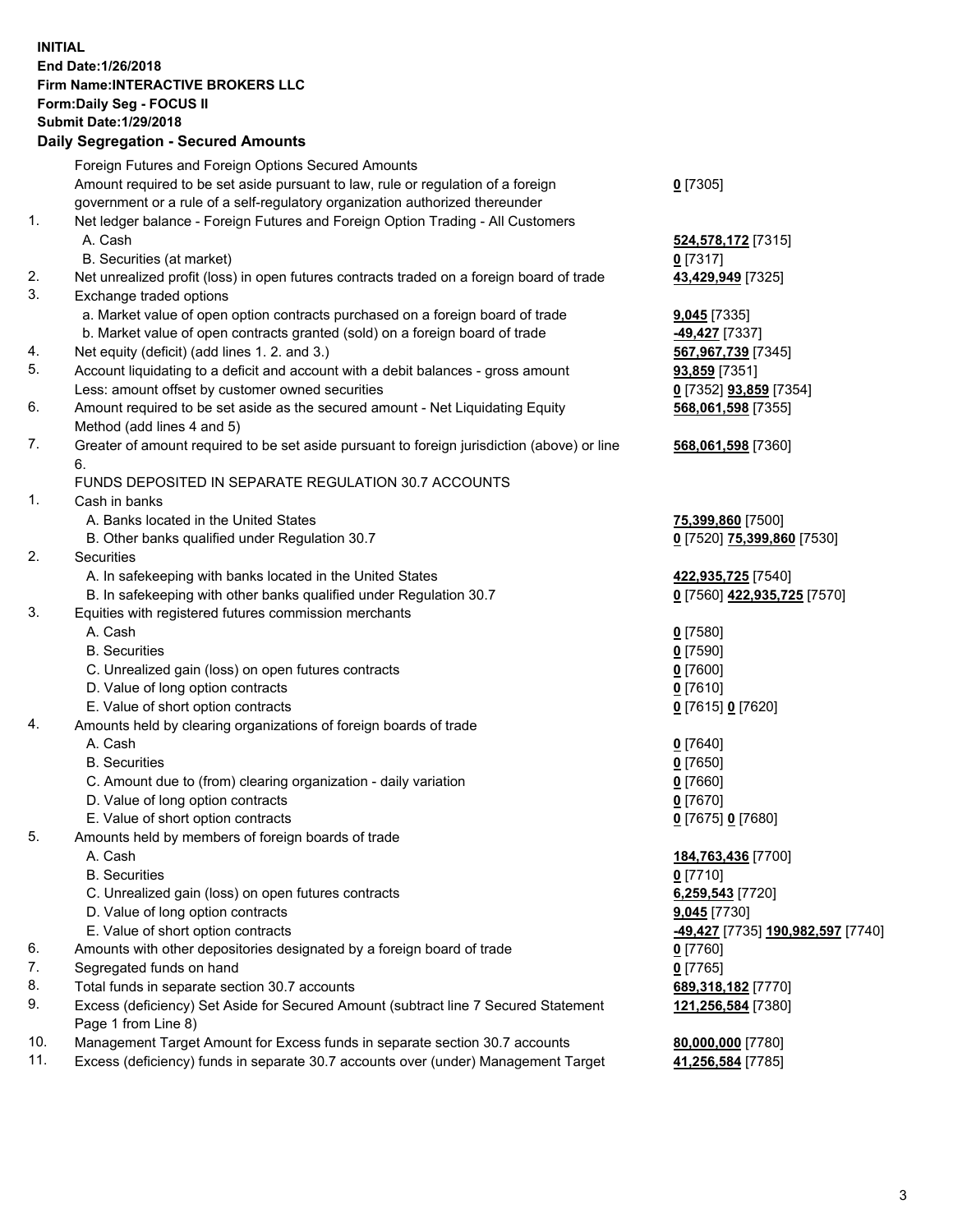**INITIAL End Date:1/26/2018 Firm Name:INTERACTIVE BROKERS LLC Form:Daily Seg - FOCUS II Submit Date:1/29/2018 Daily Segregation - Segregation Statement** SEGREGATION REQUIREMENTS(Section 4d(2) of the CEAct) 1. Net ledger balance A. Cash **4,631,901,173** [7010] B. Securities (at market) **0** [7020] 2. Net unrealized profit (loss) in open futures contracts traded on a contract market **-98,492,717** [7030] 3. Exchange traded options A. Add market value of open option contracts purchased on a contract market **317,172,139** [7032] B. Deduct market value of open option contracts granted (sold) on a contract market **-324,025,022** [7033] 4. Net equity (deficit) (add lines 1, 2 and 3) **4,526,555,573** [7040] 5. Accounts liquidating to a deficit and accounts with debit balances - gross amount **276,657** [7045] Less: amount offset by customer securities **0** [7047] **276,657** [7050] 6. Amount required to be segregated (add lines 4 and 5) **4,526,832,230** [7060] FUNDS IN SEGREGATED ACCOUNTS 7. Deposited in segregated funds bank accounts A. Cash **699,359,182** [7070] B. Securities representing investments of customers' funds (at market) **2,875,145,025** [7080] C. Securities held for particular customers or option customers in lieu of cash (at market) **0** [7090] 8. Margins on deposit with derivatives clearing organizations of contract markets A. Cash **22,334,654** [7100] B. Securities representing investments of customers' funds (at market) **1,182,309,748** [7110] C. Securities held for particular customers or option customers in lieu of cash (at market) **0** [7120] 9. Net settlement from (to) derivatives clearing organizations of contract markets **-40,244,193** [7130] 10. Exchange traded options A. Value of open long option contracts **316,919,662** [7132] B. Value of open short option contracts **-323,975,866** [7133] 11. Net equities with other FCMs A. Net liquidating equity **0** [7140] B. Securities representing investments of customers' funds (at market) **0** [7160] C. Securities held for particular customers or option customers in lieu of cash (at market) **0** [7170] 12. Segregated funds on hand **0** [7150] 13. Total amount in segregation (add lines 7 through 12) **4,731,848,212** [7180] 14. Excess (deficiency) funds in segregation (subtract line 6 from line 13) **205,015,982** [7190] 15. Management Target Amount for Excess funds in segregation **155,000,000** [7194]

16. Excess (deficiency) funds in segregation over (under) Management Target Amount Excess

**50,015,982** [7198]